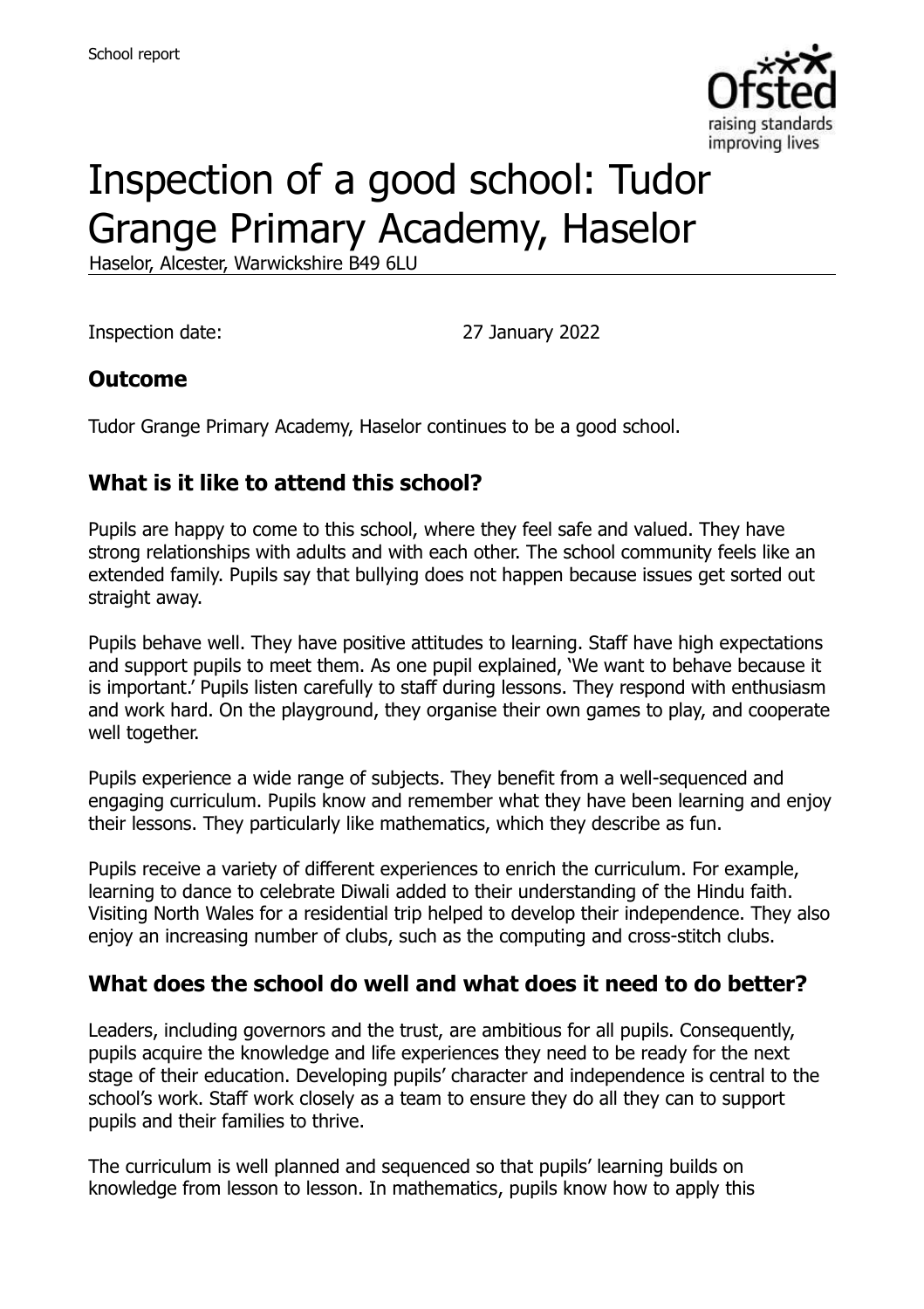

knowledge to solve problems. Staff have a good knowledge of the subjects they teach. In lessons, they give clear explanations to pupils and check on their understanding. As a result, pupils learn the curriculum well. They talk knowledgeably about a range of subjects, showing an understanding of what they learn and why they learn it. Pupils are proud of their work.

Children learn to read as soon as they join the school. In Nursery, children listen to sounds on walks outside and in words. This prepares them to learn how to match letters to sounds in Reception. Very quickly, children learn to read and write words and sentences in their daily phonics lessons. They mostly read from books that match the group of letter sounds they are learning. However, sometimes children read books that contain words and sounds they do not know. This means they struggle to read as fluently as they could. Pupils enjoy reading. They experience a wide range of stories, poems and non-fiction texts. This helps to broaden their vocabulary and their understanding of the diverse world around them.

Teachers use a range of assessment strategies effectively in reading and mathematics. They identify what pupils know and understand. They ensure that they adapt the curriculum and their teaching to cover any gaps in pupils' knowledge. When required, adults give extra support to pupils through interventions. The use of assessment in some of the other subjects is not as developed. Staff do not record information that shows how well pupils have learned the curriculum. As a result, leaders do not have a clear understanding of what may need to improve in these subjects.

The school has worked hard to improve provision for pupils with special educational needs and/or disabilities (SEND). They are determined that pupils with SEND will access the same curriculum as all pupils. They use a range of strategies to identify needs accurately. The school uses pupil passports to record what a pupil with SEND can do and the areas with which they need help and support. Pupils with SEND learn well, because staff know how best to adapt the curriculum to meet pupils' needs.

Pupils' personal development is an important part of the curriculum and of the wider opportunities the school offers. Pupils learn about life in modern Britain through the carefully planned curriculum and assembly programme. Pupils learn to be responsible and caring by, for example, looking after the guinea pigs.

Parents are highly positive about the headteacher and staff. As one parent said, 'The school staff create an umbrella of support and encouragement for pupils and families.' Many others echoed this sentiment. Staff feel very well supported by the headteacher and the trust. They know that leaders consider their well-being and workload.

## **Safeguarding**

The arrangements for safeguarding are effective.

Leaders check that adults who work in the school are suitable to work with children. Staff have regular and varied training that helps them to identify concerns. Staff and leaders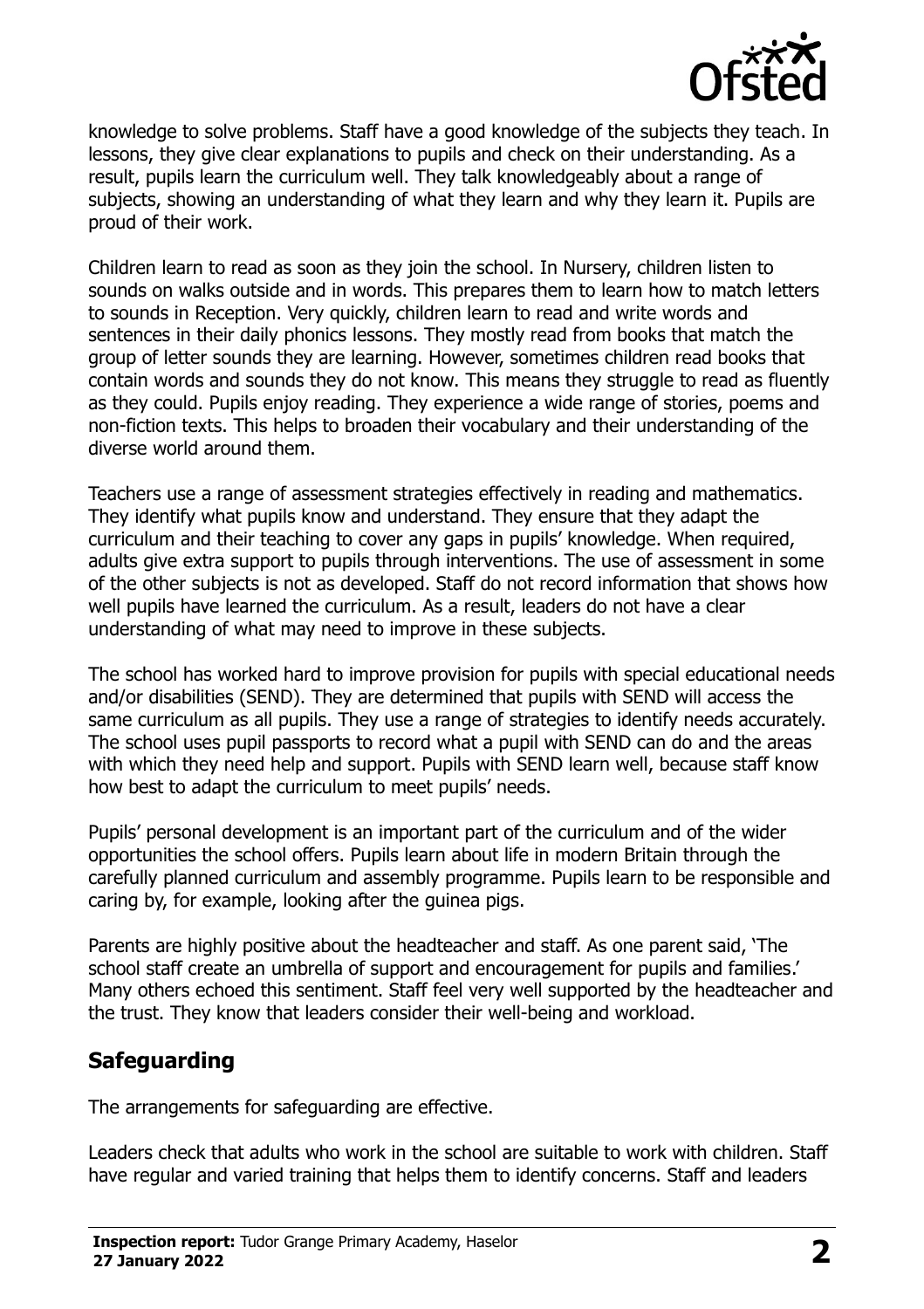

are quick to respond to any issues. They work closely with families and other agencies to get the right support. Staff act to make sure that pupils are safe.

Pupils learn how to stay safe in a range of situations. They learn about safety out in the community and how to be safe when online.

## **What does the school need to do to improve?**

## **(Information for the school and appropriate authority)**

- When pupils are learning to read, not all the books they read are closely matched to the letter sounds they are learning. This hinders how fluently they read. Leaders must make sure that books pupils read are more closely matched to the letter sounds they know so that they can read fluently and confidently.
- Assessment in some foundation subjects is still being developed. This means that leaders do not have a detailed understanding of how well pupils are learning what they have been taught. Subject leaders need to strengthen assessment in these subjects, so they are confident that pupils know and remember the content of the curriculum.

## **Background**

When we have judged a school to be good, we will then normally go into the school about once every four years to confirm that the school remains good. This is called a section 8 inspection of a good or outstanding school, because it is carried out under section 8 of the Education Act 2005. We do not give graded judgements on a section 8 inspection. However, if we find evidence that a school would now receive a higher or lower grade, then the next inspection will be a section 5 inspection. Usually this is within one to two years of the date of the section 8 inspection. If we have serious concerns about safeguarding, behaviour or the quality of education, we will deem the section 8 inspection as a section 5 inspection immediately.

This is the second section 8 inspection since we judged the predecessor school, Haselor School, to be good in November 2013.

## **How can I feed back my views?**

You can use [Ofsted Parent View](https://parentview.ofsted.gov.uk/) to give Ofsted your opinion on your child's school, or to find out what other parents and carers think. We use information from Ofsted Parent View when deciding which schools to inspect, when to inspect them and as part of their inspection.

The Department for Education has further [guidance](http://www.gov.uk/complain-about-school) on how to complain about a school.

If you are the school and you are not happy with the inspection or the report, you can [complain to Ofsted.](https://www.gov.uk/complain-ofsted-report)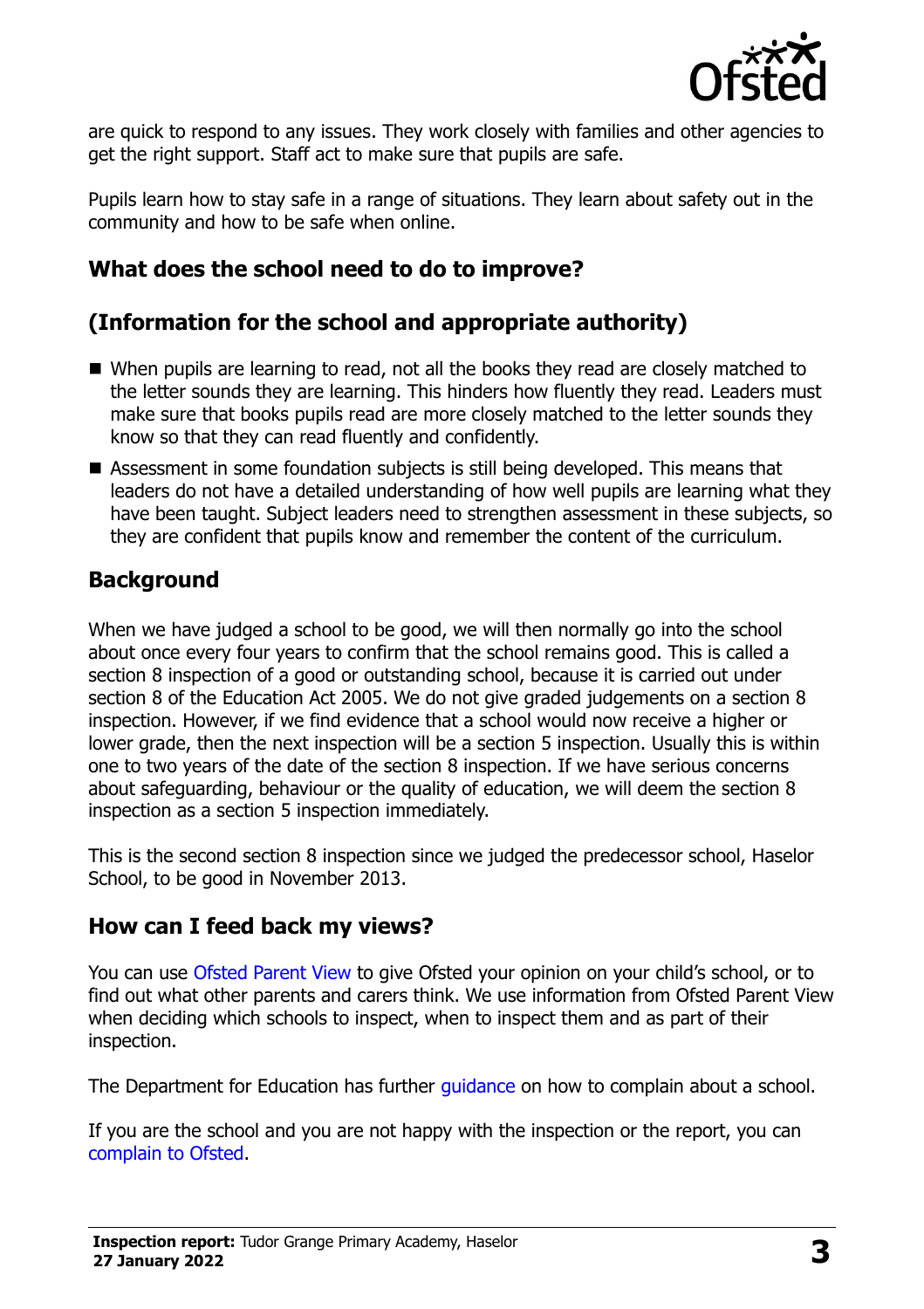

## **Further information**

You can search for [published performance information](http://www.compare-school-performance.service.gov.uk/) about the school.

In the report, '[disadvantaged pupils](http://www.gov.uk/guidance/pupil-premium-information-for-schools-and-alternative-provision-settings)' refers to those pupils who attract government pupil premium funding: pupils claiming free school meals at any point in the last six years and pupils in care or who left care through adoption or another formal route.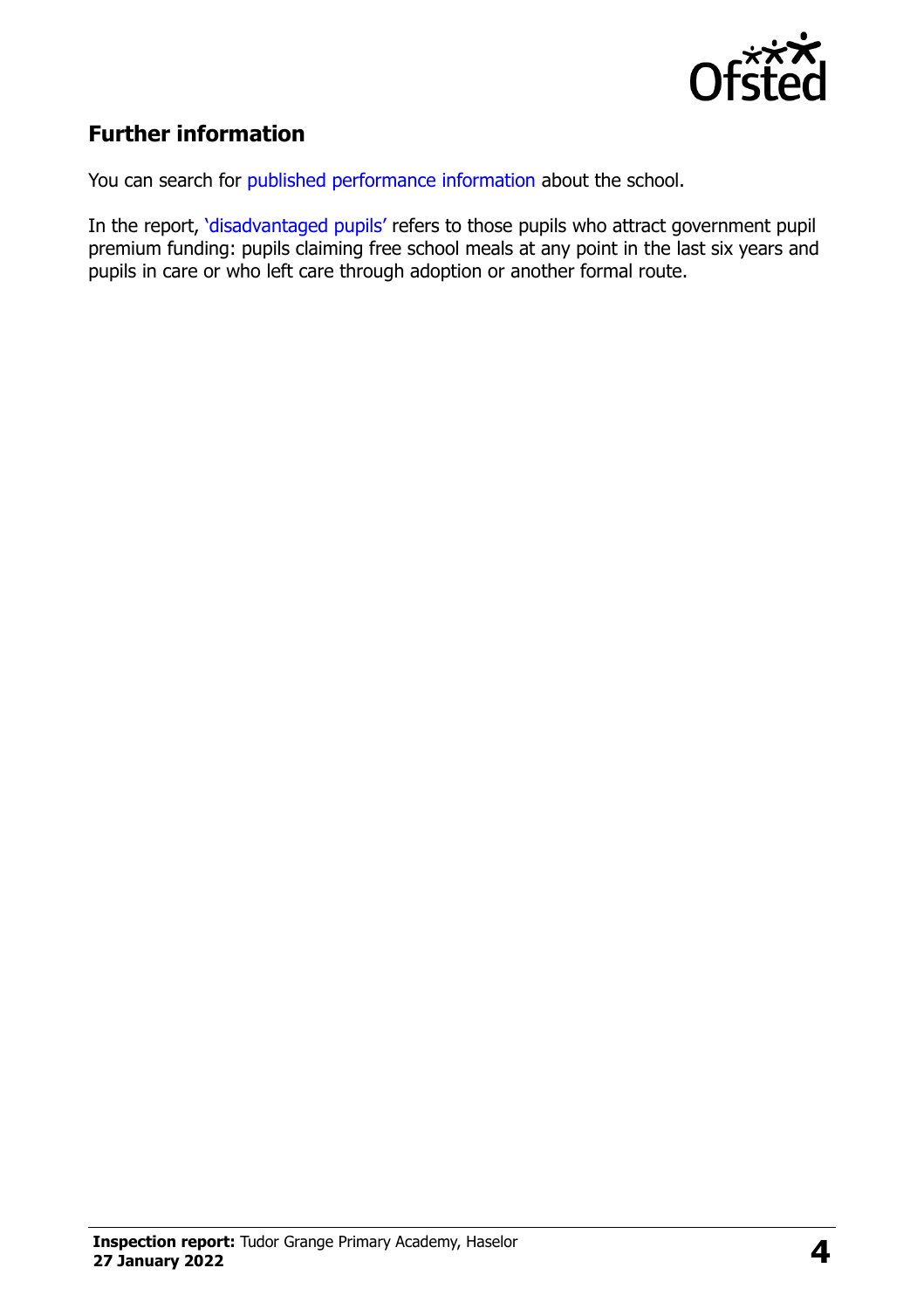

#### **School details**

| Unique reference number             | 140530                                                                |
|-------------------------------------|-----------------------------------------------------------------------|
| <b>Local authority</b>              | Warwickshire                                                          |
| <b>Inspection number</b>            | 10205161                                                              |
| <b>Type of school</b>               | Primary                                                               |
| <b>School category</b>              | Academy converter                                                     |
| Age range of pupils                 | 3 to 11                                                               |
| <b>Gender of pupils</b>             | Mixed                                                                 |
| Number of pupils on the school roll | 73                                                                    |
| <b>Appropriate authority</b>        | Board of trustees                                                     |
| <b>Chair of trust</b>               | Dr William Peter Rock                                                 |
| <b>Headteacher</b>                  | <b>Gail Duxbury</b>                                                   |
| Website                             | www.haselor.tgacademy.org.uk                                          |
| Date of previous inspection         | 29 November 2016, under section 8 of the<br><b>Education Act 2005</b> |

#### **Information about this school**

- This school is part of the Tudor Grange Academies Trust.
- $\blacksquare$  The school does not use alternative provision.

#### **Information about this inspection**

- This was the first routine inspection the school received since the COVID-19 pandemic began. Inspectors discussed the impact of the pandemic with leaders and have taken that into account in their evaluation of the school.
- The lead inspector reviewed documents on the school's website, as well as published information about the school's performance.
- Inspectors held meetings with the headteacher, the special educational needs coordinator, subject leaders, governors, including the chair of the governing body, and representatives of the trust.
- Inspectors carried out deep dives in these subjects: early reading, mathematics and art. For each deep dive, inspectors met with subject leaders, spoke to teachers, visited lessons, spoke to some pupils about their learning and looked at samples of pupils' work.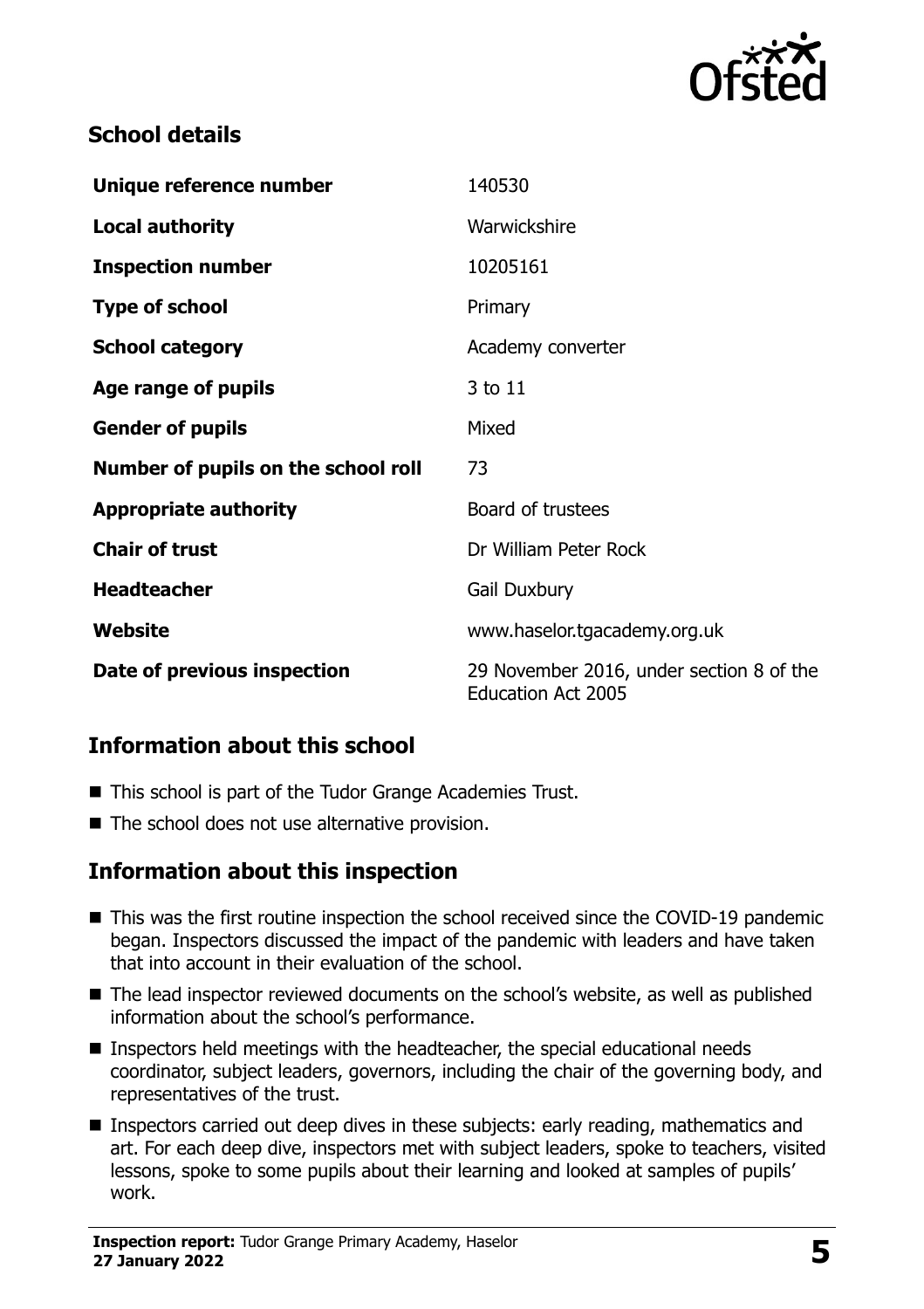

- The lead inspector met with the headteacher, who is the designated safeguarding lead. Pupils' case files were reviewed. The single central record of the checks on staff's suitability to work with children was scrutinised.
- Inspectors met with staff to discuss their workload and the support they receive to carry out their roles.
- **Inspectors spoke to pupils about how safe they feel in school and how they learn to** keep themselves safe.
- **Inspectors spoke to parents.**
- Inspectors considered the responses to Ofsted Parent View, the pupils' survey and the staff questionnaire.

#### **Inspection team**

Helen Forrest, lead inspector Her Majesty's Inspector

Susan Hickerton Ofsted Inspector